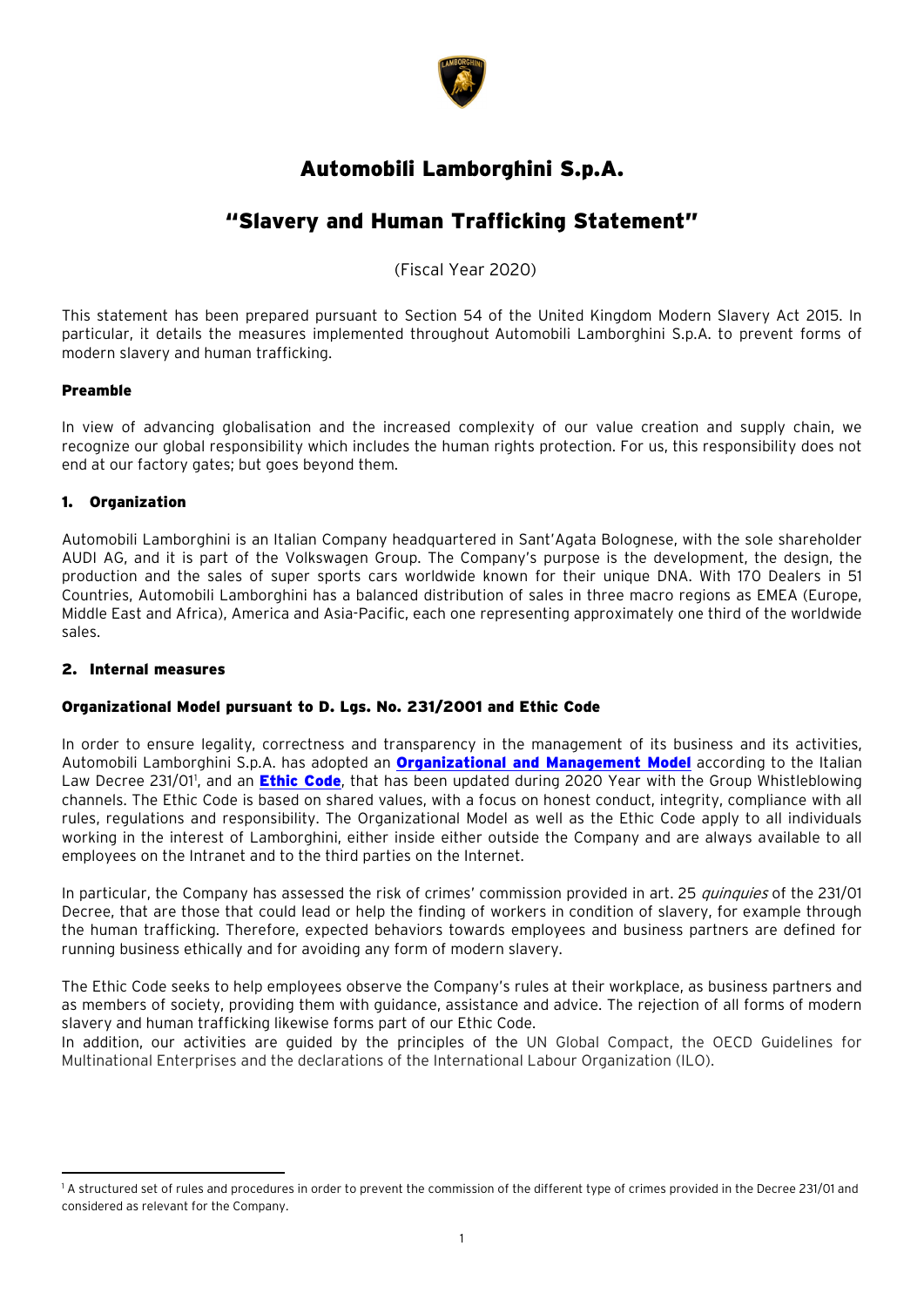

## Whistleblower System

The Whistleblower System is responsible for receiving and processing reports of serious regulatory violations and/or notices related to the commission of crimes that involve the Company or of behaviour not complying with the rules of conduct and the Ethic Code provisions. Violations of human rights are strong indicators of a serious regulatory violation.

In January 2019, Lamborghini implemented a Whistleblower System Policy, according to the Group requirements, which further developed the whistleblower system, in particular through enhanced communication options.

In case of violation suspect concerning the Ethic Code or any other misconduct in our work environment, those can be reported to the <mark>[Group Whistleblower System channels](https://www.lamborghini.com/sites/it-en/files/DAM/lamborghini/company/pdf/2020/Whistleblower%20System%20-%20Website%20ENG%20-%202020%20v2.pdf)</mark><sup>[2](#page-1-0)</sup>, either providing the name or making it anonymously. The channels are the VW Group Ombudspersons and the Audi Investigation Office of which addresses are available on the Company's web site.

An additional contact point for queries or alerts is the Independent Body<sup>[3](#page-1-1)</sup> of Automobili Lamborghini as described on the web site.

The main principles of the Whistleblower System are the safeguards of the whistleblower as well as of the concerned person, as the protection of the whistleblower from any discrimination. A potential discrimination is considered a serious regulatory violation and will not be tolerated in any case.

### Qualification of employees

The aim of the Company is to give a prompt and precise circulation of the 231/01 Organizational Model and Ethic Code content to every employee and third party that cooperates with Automobili Lamborghini.

Therefore, information disclosure and training to employees at all hierarchical levels play a crucial role within our organization. Starting from mid of 2020, a dedicated Compliance Web Based Training is in place concerning Ethic Code, of which human rights protection topic is part of, as well as the Whistleblower System related topics.

Training on the Ethic Code is mandatory for all employees, regardless of hierarchical level. Additionally, members of the senior management confirm their knowledge and responsibility with regard to the Ethic Code each year, by signing an own declaration.

Target group-oriented communication and training measures for employees at all hierarchical levels play a key role in this. In the reporting period, specific communication and training activities continued to focus primarily on the Ethic Code, the whistleblower system and the prevention of corruption.

For all the third parties who have business relations with the Company and/or act on behalf of Lamborghini, relevant compliance clauses in relation to the Organizational Model 231/01 and the Ethic Code are present in all their respective contracts.

### Risk analysis

The regular risk management process includes a quarterly risk process and the annual standard GRC process. Risk assessments pertaining to human rights are conducted by internal key divisions, including the updates of the countermeasures taken. The annual process supports the recording process of potential risks by means of a list of focus areas, which also includes potential risks arising from the violation of human rights. On regular basis, risk management reports are submitted to the local and Group Management.

### Measures in the supply chain: Sustainability requirements for our Business Partners

In order to maximize the benefit of potential synergies, we select suppliers in close consultation with Volkswagen Group Procurement. All measures and efforts taken by the Volkswagen Group in promoting sustainability in the supply chain, as well as to safeguard and respect human rights, also contribute to achieve Automobili Lamborghini goals, in addition to the independent activities undertaken.

<span id="page-1-0"></span> $\overline{\phantom{a}}$ <sup>2</sup> For additional info please refer to Automobili Lamborghini S.p.A. Ethic Code Chapter 7 – Support (Help/Contacts/Reporting of irregularities).

<span id="page-1-1"></span><sup>&</sup>lt;sup>3</sup> Please note that according to the Group whislteblower Policy, all hints with suspicion of serious regulatory violation committed by the employees of Automobili Lamborghini will be immediately forwarded to Audi Investigation Office.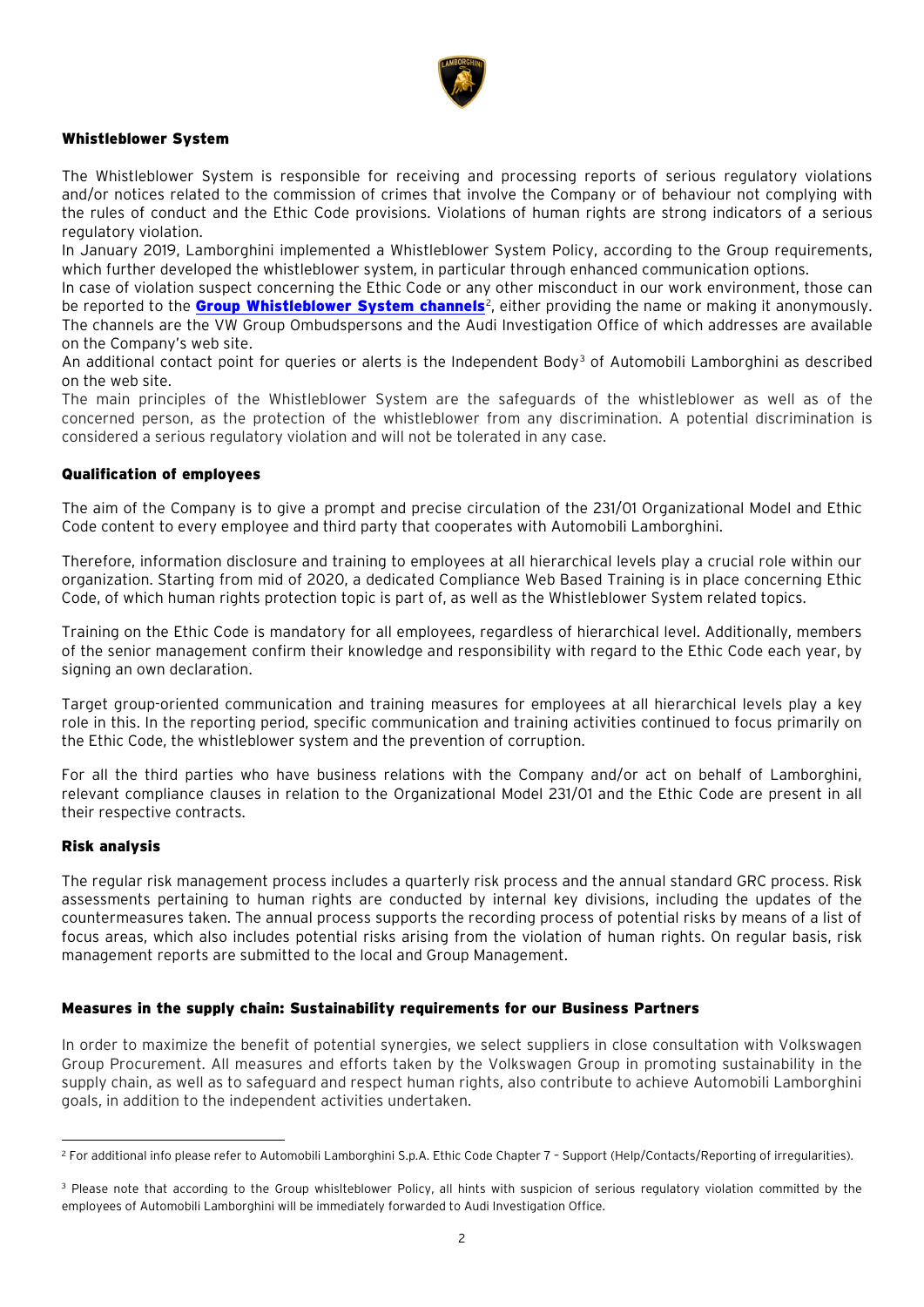

Although each Business Partner has its own responsibility for running its business ethically, Automobili Lamborghini does not tolerate any form of modern slavery in its activities or supply chains. Additionally, to complying with the principles of the Ethic Code, the Company acknowledges completely the Volkswagen Group requirements in terms of sustainability (i.e. [Volkswagen Group requirements regarding sustainability in its](https://www.vwgroupsupply.com/one-kbp-pub/en/kbp_public/information/nachhaltigkeit_neu_pub_2019/sustainability_requirements/basicpage_for_general_pages__html_13.html)  [relationships with business partners\)](https://www.vwgroupsupply.com/one-kbp-pub/en/kbp_public/information/nachhaltigkeit_neu_pub_2019/sustainability_requirements/basicpage_for_general_pages__html_13.html), of which reference is present in the nomination agreement, in the contracts and in the related purchase orders of parts and general purchases.

This commitment describes the expected conduct of the Business Partners with respect to key environmental, social and compliance standards. Internationally acknowledged human rights are included in these standards which can be consulted on the website page: [www.vwgroupsupply.com.](http://www.vwgroupsupply.com/)

A key measure introduced in 2019 is the sustainability rating (S-Rating), which is now fully integrated according to the Group Roll-out plan. S-Rating indicates relevant<sup>[4](#page-2-0)</sup> suppliers' sustainability performance and opportunities for continuous improvement. It evaluates the ecological performance of suppliers as well as their social sustainability and integrity. The S-Rating is of direct relevance to our direct suppliers in terms of contract awards. If a supplier does not meet our requirements for compliance with sustainability standards, they will not be awarded contracts according to Group rules. This is a direct incentive for suppliers to improve their sustainability performance. Sustainability is an established part of the competence profile for all Procurement employees. At this regard, the buyers are trained regularly (last training April 2021). Also relevant and new suppliers have been trained or have the possibility to attend the training sessions organized by the Group.

In case Automobili Lamborghini S.p.A. becomes aware of sustainability violations at or by business partners, those have to be submitted to "Procurement Strategy" (I/BB) at [s-rating@audi.de.](mailto:s-rating@audi.de)

Moreover, before undertaking business relationships with Business Partners, the Company follows a prequalification process based on a constructed method taking into account data provided by the Partner, either through a verification tool based on the peculiarity of the market where the Partner operates or based on riskoriented manner. The Business Partners acknowledge that the Company has adopted an Organizational Model pursuant to the Decree 231/01 as well as an Ethic Code ensuring the refrain to undertake any act contrary to the freedom or the dignity of a human being, whose protection is a fundamental value of the Company. Furthermore, for specific clusters of Business Partners, integrity checks are conducted through BPDD tool that ensures the Business Partner Due Diligence Process.

# **Outlook**

Our Company will continue to guarantee the same intolerance as regards to human rights violations by updating its internal rules and risks' analysis and continuing to raise awareness among its employees and its Business Partners about the non-acceptance of any forms of modern slavery and human trafficking as examples of human rights' abuses. In order to confirm the Automobili Lamborghini's commitment to respect and observe human rights in general and to condemn forced labor and human trafficking in particular, the Company acknowledges the importance to disclose the principles of the Ethic Code to all individuals that act for Lamborghini whether they are employees or third parties.

<span id="page-2-0"></span><sup>&</sup>lt;sup>4</sup> The relevance of a business partner for the S-Rating comes from factors such as company size or risk exposure, which is derived from the type of service.